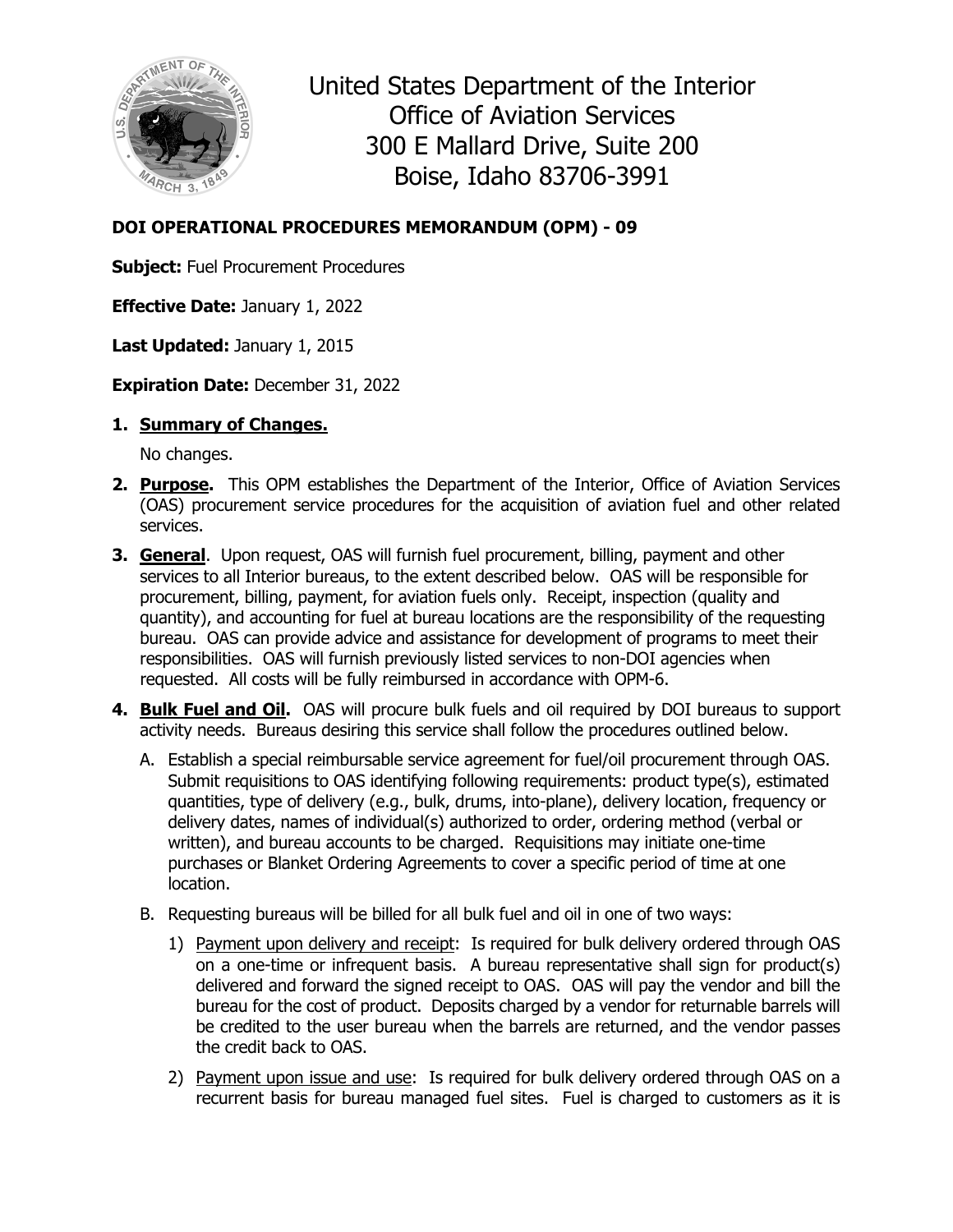issued through the use of form OAS-59, Fuel and Oil Issue Record. The direct cost of fuel will be billed to the agency for fuel issued. It is the managing bureau's responsibility to assure that fuel receipt delivery tickets vendor invoices and OAS-59s are mailed promptly to OAS. Issue and receipt documents are due at OAS on the 10th and 25th of each month. Rates are based on fuel cost, transportation costs, taxes, etc. Rates are subject to change due to cost fluctuations during the year. Rates will be adjusted as needed, but not more than once each month. Only OAS purchased fuel will be stored in these facilities. OAS retains ownership until fuel is issued.

**Note: Bureau management must maintain an accounting ledger of all fuel activity, to include beginning inventory, receipts, and issues. The accounting ledger balance must agree within 1% of the actual physical inventory, determined by gauging or other acceptable measurement. Variances greater that 1% shall be investigated. OAS shall be reimbursed for unexplained losses.**

- a) The bureau is responsible for fuel receipt activity and acceptance inspection (quality and quantity). Bureaus are also responsible for maintaining fuel sites according to established safety and EPA standards. All fuel issues shall be recorded on OAS-59 in whole gallons. Joint bureau/OAS physical inventories shall be accomplished at the beginning and end of the use period for seasonal sites. For year-round sites, joint physical inventories are required on the last workday of March and September. The amount of fuel on hand shall be recorded on the OAS-59. A line entry shall be made stating "physical inventory amount," date taken, and names of individuals accomplishing the physical inventory. The OAS-59 is dated and submitted to the OAS with gallons on hand entered as the last entry.
- b) A beginning fuel balance will be established and adjusted by quantities delivered and issued throughout the reporting period. The OAS will bill the bureau for the quantity not accounted for after reconciliation at the end of the reporting period.
- C. Present fuel locations with type of fuel available are:

| Office | Location                          | <b>Type of Fuel</b> |
|--------|-----------------------------------|---------------------|
| 114    | Ft. Wainwright                    | AVGS/JETF           |
| 116    | Galena                            | AVGS/JETF           |
| 134    | Fort Wainwright (AFS) Fuel Trucks | AVGS/JETF           |
| 138    | NPS, Big Bend, TX                 | <b>AVGS</b>         |
| 500    | Park Police, Washington D.C.      | <b>JFTF</b>         |
|        |                                   |                     |

Offices 114-Ft. Wainwright and 116-Galena are supported by the OAS contracted fueler. All others are staffed by Bureau of Land Management-Alaska Fire Service (BLM-AFS) personnel. Those locations staffed by BLM-AFS personnel are operated during the fire season only and are primarily for BLM-AFS use.

Bureaus desiring to draw fuel from these locations must have an OAS billee code or BLM reimbursable agreement and coordinate their requirements with the BLM-AFS Logistics Coordinator at 907-356-5680. The Washington, DC, stores site is operated by the U.S. Park Police solely for their helicopters. The Big Bend, TX stores site is operated by NPS solely for their aircraft.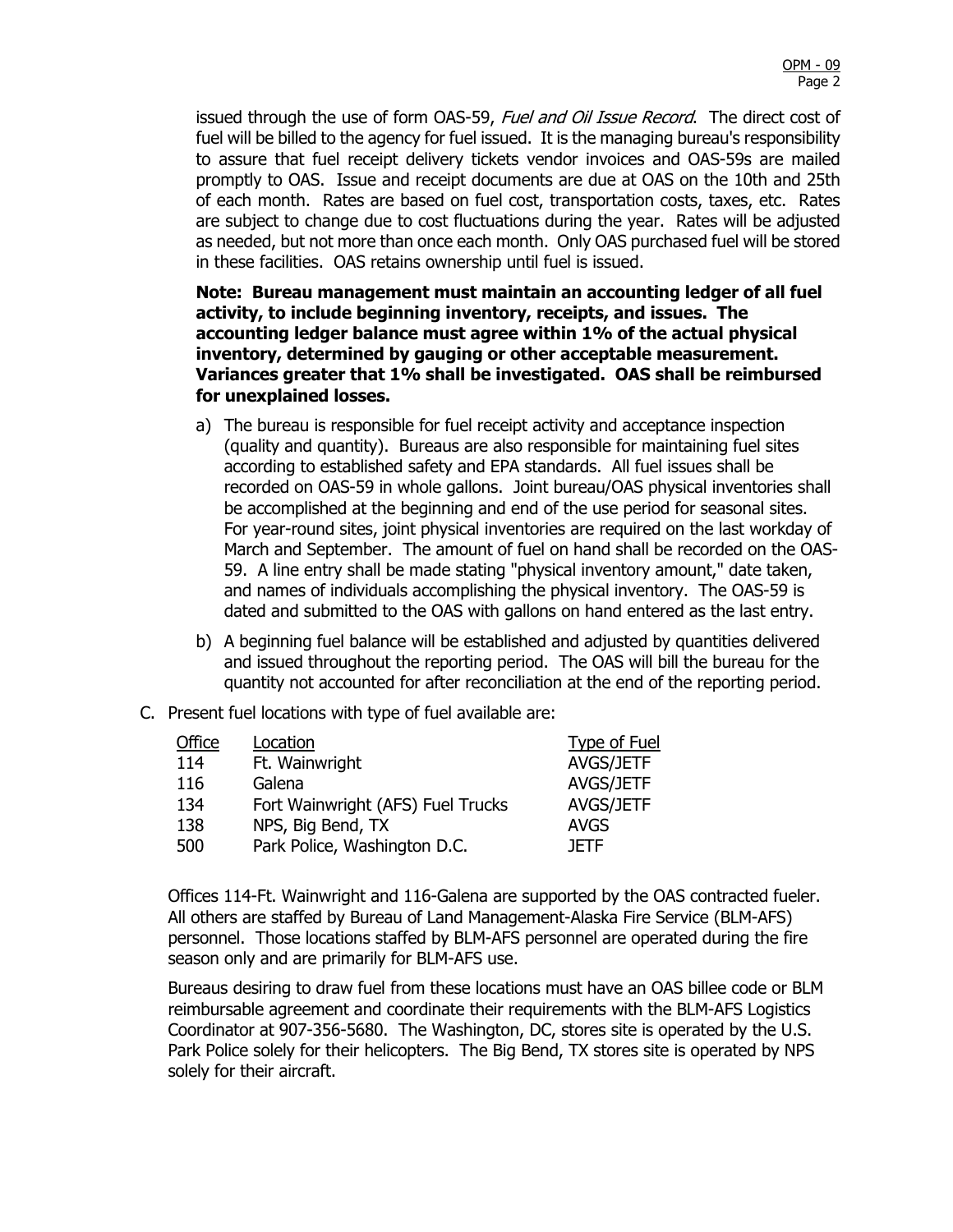**5. Government Credit Cards.** Upon written request by bureaus, OAS will arrange for the issue of the Government charge cards for fuel acquisition. OAS will pay charges incurred and, in turn, bill the user bureau for costs, or through the aircraft use rate (Lower-48 states).

The customer copy of the charge card transaction must be submitted promptly to OAS. Following are charge cards authorized for fuel procurement listed in descending order of preference:

- A. Department of Defense Jet Fuel Ident-A-Plate (DD Form 1896) or U.S. Air Force AVGAS Ident-A-Plate (AF Form 1245). The Ident-A-Plate allows the bearer to charge fuel from military installations. These cards are issued at bureau request and assigned to a specific fleet aircraft, by FAA registration number. Ident-A-Plates may only be used for acquiring fuel for the aircraft to which the card is assigned. The card remains with the aircraft, however the assigned pilot and the Bureau to which the aircraft and card are assigned are responsible for proper use and security. Requests for card issuance must include the number of cards required, the FAA registration number of the aircraft to which it will be assigned. In Alaska, the request must also include an appropriate four-digit billee code, to be embossed on the card, for charging back to the bureau. DOD is phasing out Ident-A-Plates. When all military installations are equipped with electronic card readers, the Ident-A-Plate cards will be replaced with the contracted Air Card.
- B. Department of Defense Jet Fuel Ident-A-Plate (DD Form 1896) or U.S. Air Force AVGAS Ident-A-Plate (AF Form 1245). The Ident-A-Plate allows the bearer to charge fuel from military installations. These cards are issued at bureau request and assigned to a specific fleet aircraft, by FAA registration number. Ident-A-Plates may only be used for acquiring fuel for the aircraft to which the card is assigned. The card remains with the aircraft, however the assigned pilot and the Bureau to which the aircraft and card are assigned are responsible for proper use and security. Requests for card issuance must include the number of cards required, the FAA registration number of the aircraft to which it will be assigned. In Alaska, the request must also include an appropriate four-digit billee code, to be embossed on the card, for charging back to the bureau. DOD is phasing out Ident-A-Plates. When all military installations are equipped with electronic card readers, the Ident-A-Plate cards will be replaced with the contracted Air Card.
- C. Air Card (Gold). This is a commercial fuel card for use at commercial sites. This card can be presented at any Defense Energy Support Center (DESC) contracted Commercial Fixed Base Operator location in lieu of the old Ident-A-Plate cards. This card is available for purchase of overwing fuel, oil, tie downs, or landing fees for fleet aircraft operated by a Government pilot, or for bulk fuel purchases from a major oil company only. Users should assure, in advance, that the vendor would accept it.

User bureaus should submit requests to the OAS, indicating quantities desired and appropriate four-digit billee code (FAA identifier in lower-48 states) to be embossed on the cards.

D. Bank of America MasterCard. The MasterCard issued by Bank of America may be used to procure aviation fuel if the vendor will not accept the DOD or Air Card. Master Cards are assigned to individual bureau employees who are responsible for their proper use. Requests for issuance of this charge card must include the name of the bureau employee and work address and must be submitted by the employee's immediate supervisor or Bureau Aviation Officer. Monthly statements must be reconciled, signed by the individual using it, and forwarded promptly to the OAS Approving Official. The transmittal to the